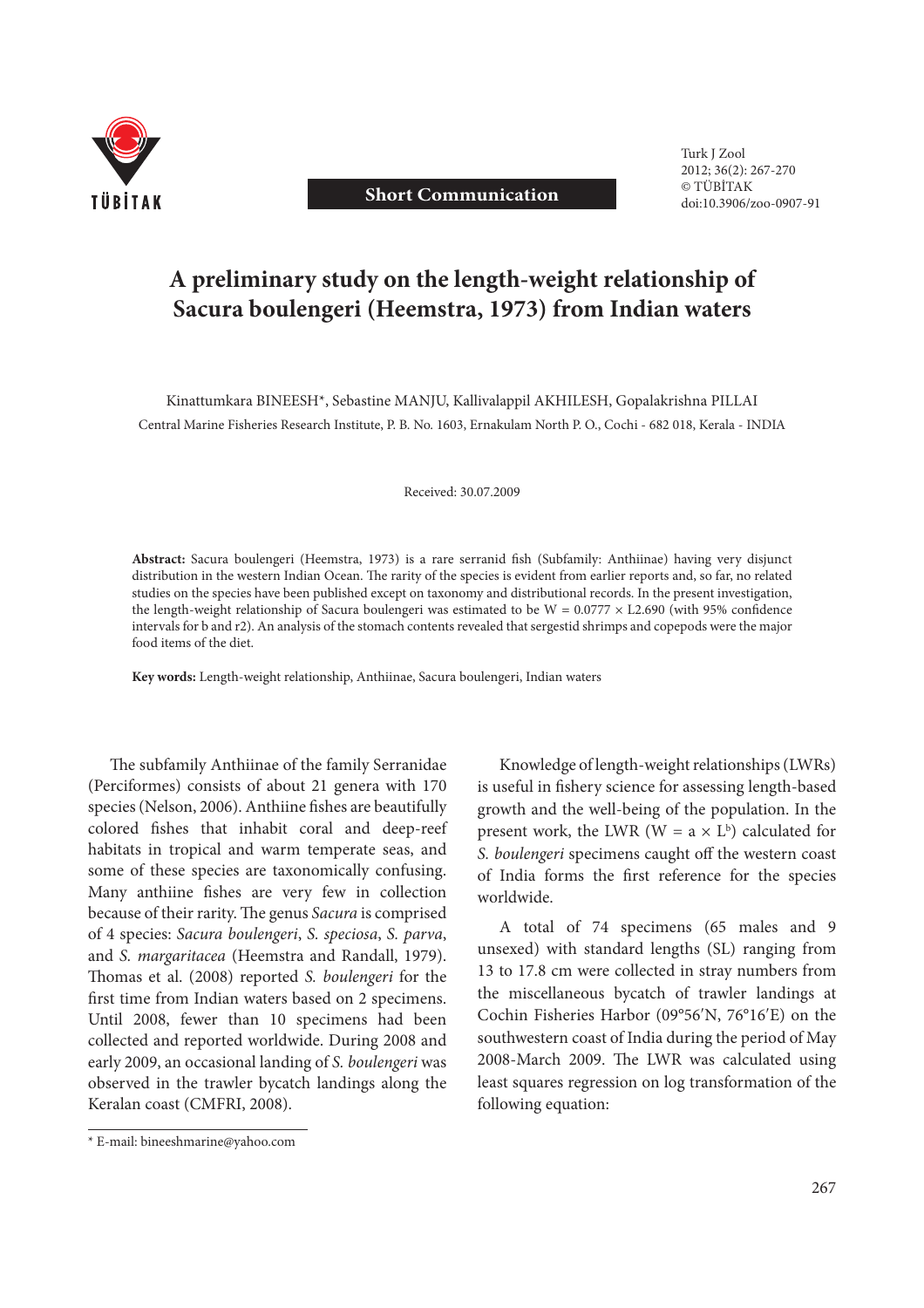A preliminary study on the length-weight relationship of *Sacura boulengeri* (Heemstra, 1973) from Indian waters

 $W = a \times L^b$ ,

where  $W =$  weight (g),  $L =$  length (SL, in cm), *a*  $=$  intercept (constant), and  $b =$  slope (regression coefficient) of the regression line; the values of *a* and *b* were estimated. A slope (*b*) value less than 3 indicates that the fish becomes more slender as it increases in length, and a slope value greater than 3 denotes stoutness, indicating positive allometric growth. Deviation from the cube law is observed in most species as they change their body shape during growth. The morphometric measurements of the specimens were taken with a Mitutoyo digital vernier caliper with an accuracy of 0.5 mm based on the method of Randall and Heemstra (2006). Morphometric characteristics were then compared with earlier reports.

The distribution of *S. boulengeri* is strictly confined to the Arabian Sea, and it has been previously recorded only off the coasts of Muscat, Oman (Heemstra and Randall, 1979; Randall, 1995); Sindh, Pakistan (Moazzam and Osmany, 2004); and western India (Thomas et al., 2008). It later occurred in the landings along the southwestern coast of India as an occasional bycatch (CMFRI, 2008).

Sacura boulengeri is identified based on the following characters: Dorsal fin rays X, 14; gill-rakers (14-16) + (30-33); lateral-line scales 30-33; head large; third anal fin ray prolonged; no scales on lower jaw. It is a beautiful fish with a brownish-green body featuring an olive-green shade and 4 prominent, irregular lavender-pink stripes. The head and preoperculum also have several lavender blotches, with the orbit encircled with lavender. In 1 of the specimens collected (175 mm in SL), a strikingly interesting feature was observed that has not been reported elsewhere and was not seen in any of the other specimens collected during the same time and from the same place. In earlier descriptions, only the third dorsal spine was elongated with a black pennant tip, but in this single specimen, both the second and third dorsal spines were found to be elongated with a black tip. The length of the second dorsal spine was recorded at 17.1% of the SL (compared to 7.5%-11% of the SL in earlier reports) and the third dorsal spine was 45.1% of the SL (Figure 1, Table).



Figure 1. *Sacura boulengeri* (Heemstra, 1973), male.

## **Length-weight relationship**

A total of 74 fish were analyzed for LWRs. The length range of the SL of the fish varied from 13 to 17.8 cm. The LWR for *S. boulengeri* was estimated as:

 $W = 0.0777 \times L^{2.690}$  $(r^2 = 0.840)$ .

The 95% confidence interval for the *b* value was between 2.41 and 2.96, indicating that *S. boulengeri* from Indian waters shows negative allometric growth.

Suzuki et al. (1974) estimated the LWR, using fork length, for *S. margaritacea* from Japan, a species closely related to *S. boulengeri*, as:

 $W = 0.173 \times 10^{-4}$  L<sup>3.086</sup> (n = 373).

The logarithmic equation for the relationship between standard length (L) and total weight (W) for *S. boulengeri* is:

Log W =  $-2.5554 + 2.6899 \log L$ .

The calculated curve for the LWR is presented in Figure 2. From the nature of the graph, it appears that there exists a linear relationship between standard length and weight. There can be variations in LWRs as a result of different factors, including geography, habitat, season, stomach condition, maturity, sex, and age (Tesch, 1971).

## **Food and feeding**

Studies on the diet and feeding habits of these fish were carried out in order to better understand the trophic relationship in the marine ecosystem. Most of the specimens collected had empty stomachs. Some of the fish, however, fed heavily on sergestid shrimp and *Acetes* sp.; in one fish, *Acetes* sp. was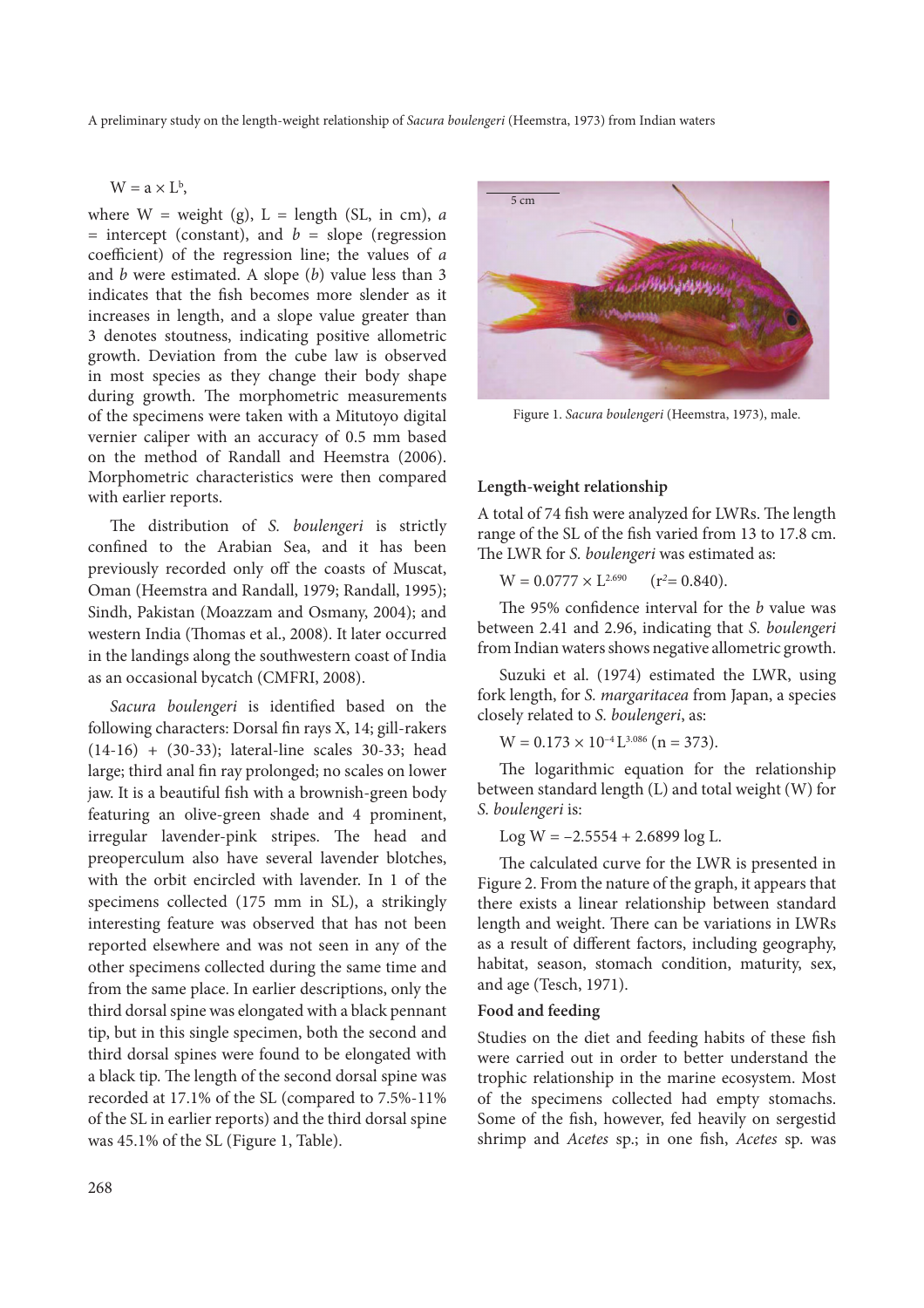| Location                           | $Muscat^1$                  | Sindh <sup>1</sup>   | Neendakara <sup>2</sup> | Manglore <sup>2</sup> | Cochin <sup>3</sup> |
|------------------------------------|-----------------------------|----------------------|-------------------------|-----------------------|---------------------|
|                                    | 1979                        | 2004                 | 2005                    | 2006                  | 2008                |
| Sex                                | Male                        | Male                 | Female                  | Male                  | Male                |
| No. examined                       | $\ensuremath{\mathfrak{Z}}$ | $\mathbf{1}$         | $\,1$                   | $\mathbf{1}$          | $\mathbf{1}$        |
| Standard length (mm)               | $101 - 139$                 | $170\,$              | 103.82                  | 134.74                | 175                 |
| Greatest body depth (% SL)         | $41 - 43$                   | 41.7                 | 39.1                    | 41.8                  | 39.4                |
| Head length (% SL)                 | $42 - 43$                   | 39.2                 | 38.1                    | 44                    | 38.8                |
| Pectoral fin length (% SL)         | 29-32                       | 29.2                 | 29.7                    | 29.2                  | 29.1                |
| Pelvic fin length (% SL)           | $25 - 29$                   | 28.3                 | 30.2                    | 29.2                  | 27.6                |
| Caudal peduncle length (% SL)      | $20 - 22$                   | 20.8                 | 21                      | 20.3                  | 18.8                |
| Caudal peduncle depth (% SL)       | $12 - 14$                   | 12.5                 | 14.6                    | 12.3                  | 13.1                |
| First dorsal spine length (% SL)   | $6.4 - 7.3$                 | 5.8                  | 6.5                     | 6                     | 6.3                 |
| Second dorsal spine length (% SL)  | $9.7 - 11$                  | 7.5                  | 9.2                     | 9.9                   | $17.1*$             |
| Third dorsal spine length (% SL)   | 52-66                       | 55                   | 40.9                    | 50.8                  | 45.1                |
| Fourth dorsal spine length (% SL)  | $13 - 15$                   | 14.2                 | 13                      | 13.6                  | 13.1                |
| Third dorsal soft ray length (%SL) | 50-52                       | 47.5                 | 48.4                    | $50.8\,$              | 39                  |
| Anal fin length (% SL)             | $33 - 36$                   | 32.5                 | 31                      | 31.8                  | 32                  |
| First anal spine length (% SL)     | $7.6 - 8$                   | 7.5                  | 7                       | 7.3                   | 6.6                 |
| Second anal spine length (% SL)    | $14 - 17$                   | 15                   | 12.6                    | 14.6                  | 12.6                |
| Second anal soft ray length (% SL) | $26 - 29$                   | 25                   | 27.9                    | 27.8                  | 26.3                |
| Pelvic fin spine length (% SL)     | $15 - 18$                   | 15                   | 14                      | 15.2                  | 14.3                |
| Snout length (% HL)                | $20 - 21$                   | 21.3                 | 21                      | 20.4                  | 19.1                |
| Orbit length (% HL)                | $26 - 28$                   | 27.7                 | 27.5                    | 27.6                  | 23.5                |
| Interorbital width (% HL)          | $20 - 22$                   | 23.4                 | 22                      | 22                    | 23.5                |
| Postorbital distance (% HL)        | 53-56                       | 53.5                 | 53                      | 57.2                  | 55.9                |
| Upper jaw length (% HL)            | 43-44                       | 42.6                 | 42                      | 42.3                  | 42.6                |
| Gill rakers (upper)                | $14 - 16$                   | $N.S.*$              | $12\,$                  | 12                    | $14\,$              |
| Gill rakers (lower)                | $30 - 33$                   | $\text{N.S.}^{\ast}$ | $27\,$                  | $27\,$                | $29 - 30$           |

Table. The comparative morphometric data of *S. boulengeri* (SL = standard length, HL = head length).

Sources: <sup>1</sup>Moazzam and Osmany, 2004; <sup>2</sup>Thomas et al., 2008; and <sup>3</sup>Cochin: present study.